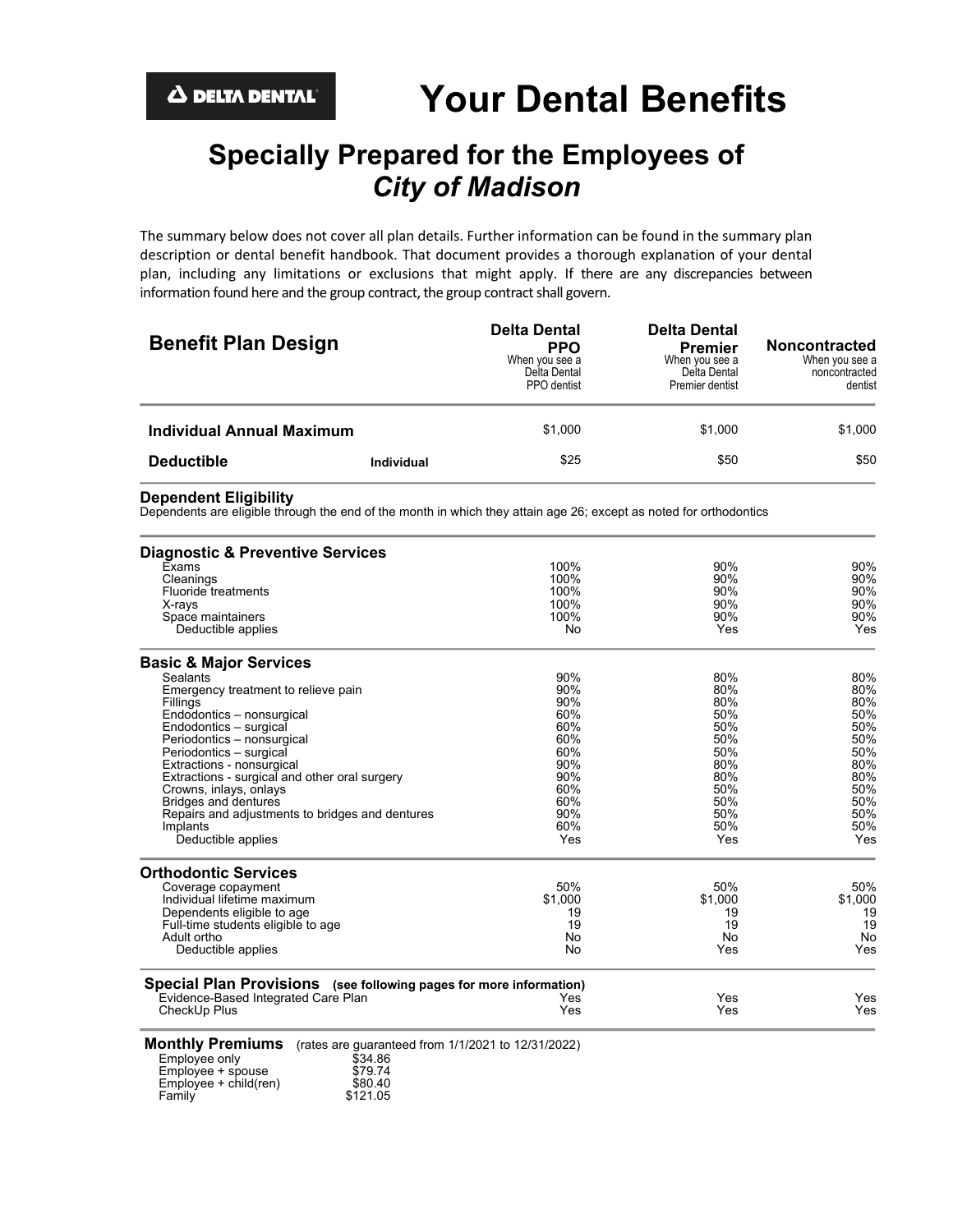# *Specially prepared for the employees of City of Madison*

### **A Better PPO from Delta Dental**

Delta Dental is the nation's largest and oldest dental-benefits specialist built on the guiding principle that dental benefits should be simple and hassle-free. Delta Dental of Wisconsin was founded in 1962 with the same goal. Combined, member companies of the Delta Dental Plans Association serve more than 59 million people in nearly 97,000 groups nationwide.

With some PPO plans, you don't get much choice of providers. And if you go out of network, your provider may

balance-bill you. But your Delta Dental PPO plan is different. The Delta Dental PPO network, with more than 165,000 dentist locations nationwide, is backed by the Delta Dental Premier network, with more than 247,000 dentist locations nationwide – almost 80% of the nation's dentists. Your lowest out-of-pocket costs come from seeing

|            | PPO Network Delta Dental Premier "Safety Net" | Non-network |
|------------|-----------------------------------------------|-------------|
| Other PPOs |                                               |             |

a Delta Dental PPO dentist, but you'll also enjoy cost advantages if you see a Delta Dental Premier dentist. That means savings on out-of-pocket costs **and** better choice. Here's an example:

| PPO Savings, With A "Safety Net"                               | <b>Delta Dental</b><br><b>PPO Dentist</b> | <b>Delta Dental</b><br><b>Premier Dentist</b> | Out-of-<br><b>Network</b><br><b>Dentist</b> |
|----------------------------------------------------------------|-------------------------------------------|-----------------------------------------------|---------------------------------------------|
| <b>Dentist's Normal Fee</b>                                    | \$720                                     | \$720                                         | \$720                                       |
| <b>Allowed Amount</b>                                          | \$590                                     | \$680                                         | \$680                                       |
| Dentist Fee Adjustment Due to Delta Dental<br><b>Agreement</b> | \$130                                     | \$40                                          | <b>None</b>                                 |
| 50% Benefit Paid by Plan                                       | \$295                                     | \$340                                         | \$340                                       |
| <b>Patient Responsibility</b>                                  | \$295                                     | \$340                                         | \$380                                       |

|                                                                                                                                                                                   |  |                 | <b>Noncontracted Dentists</b>       |  |  |
|-----------------------------------------------------------------------------------------------------------------------------------------------------------------------------------|--|-----------------|-------------------------------------|--|--|
| <b>Advantages of Delta Dental Network Dentists</b>                                                                                                                                |  | <b>Dentists</b> | <b>Delta Dental Premier Network</b> |  |  |
| <b>Delta Dental PPO Network Dentists</b>                                                                                                                                          |  |                 |                                     |  |  |
| Agreed-to fee ceilings (no balance-billing): Dentist agrees to fee ceilings. If his/her normal charge<br>is higher than the fee ceiling, he/she can't pass the balance on to you. |  |                 |                                     |  |  |
| Additional fee schedule savings: Dentist agrees to a reduced fee schedule. Saves out-of-pocket<br>expenses for you.                                                               |  |                 |                                     |  |  |
| Convenient claims processing: Dentist is required to file claims on your behalf, saving you the hassle of<br>doing so yourself. Claims payments go directly to the dentist.       |  |                 |                                     |  |  |
| <b>Treatment guarantees:</b> Examples -- Repair or replace dental restorations should they fail within 24 months.                                                                 |  |                 |                                     |  |  |

#### **Confirming Your Coverage**

If you are not sure of the effective date of your coverage, please call Delta Dental at 800-236-3712 before you have any dental work done.

Also, before scheduling appointments for extensive dental care, you may ask your dentist to send the treatment plan to Delta Dental. The plan will be reviewed by Delta Dental and you and your dentist will receive a **Predetermination of Benefits** form. You and your dentist may then discuss the treatment and your out-of-pocket costs. Delta Dental encourages you to be informed about your dental care.

#### **Delta Dental's Website**

**www.deltadentalwi.com** has a lot to offer. You can use it to obtain coverage information under your plan, check the status of a claim, find a network dentist, evaluate your oral health and learn ways to improve and protect it.

Visit **www.deltadentalwi.com** for eligibility, claims or dentist information.

Also, our Benefit Advisors are available every weekday from 7:30 a.m. to 5 p.m. (Central Time) to answer your questions. Call us at 800-236-3712. We look forward to talking with you!